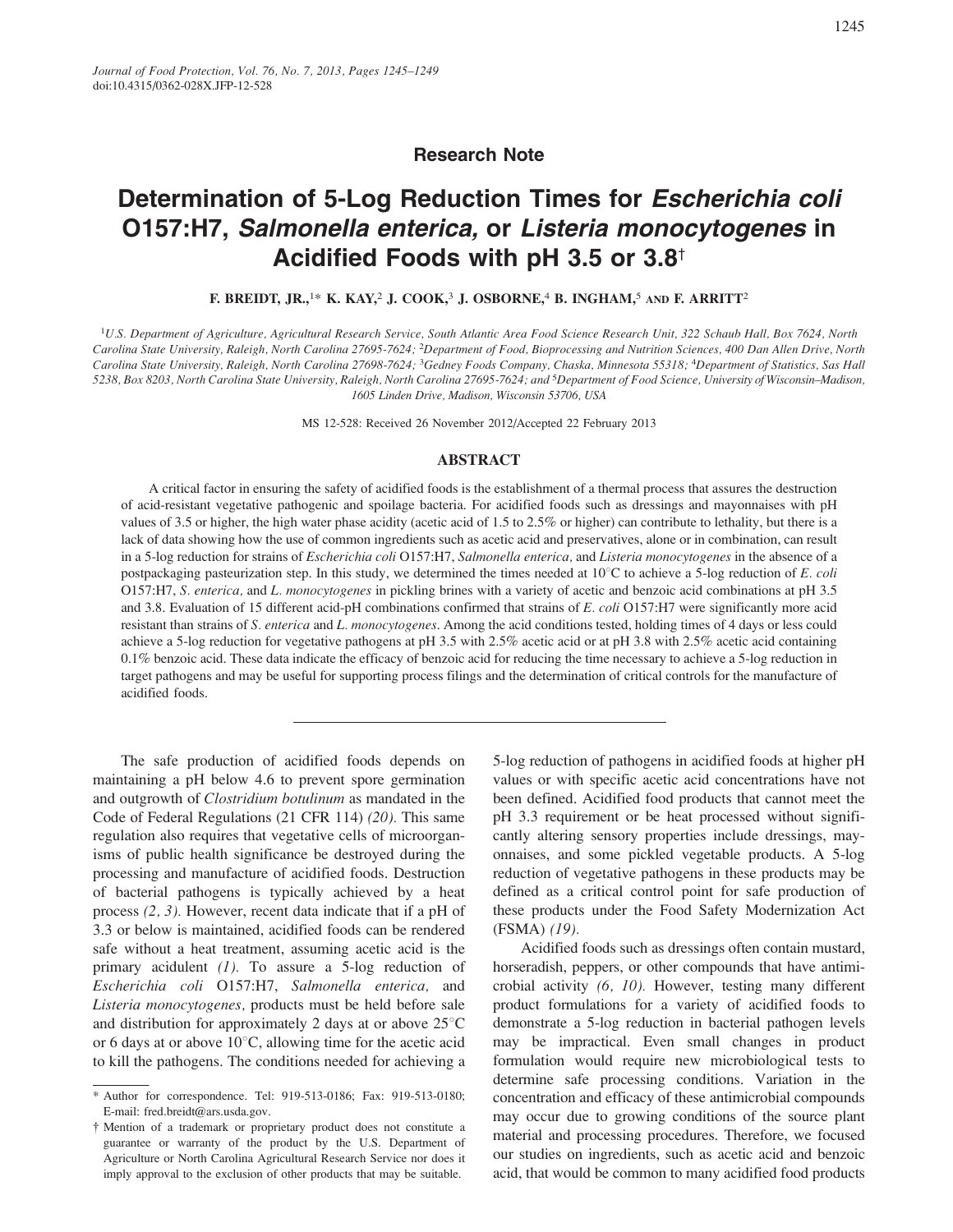| Study strain ID | Strain name                    | Previous $ID^a$   | Source<br>Laboratory |  |
|-----------------|--------------------------------|-------------------|----------------------|--|
| <b>B200</b>     | E. coli Q157:H7                | <b>ATCC 43888</b> |                      |  |
| <b>B201</b>     | E. coli Q157:H7                | <b>SRCC 1675</b>  | Apple cider          |  |
| <b>B202</b>     | E. coli Q157:H7                | <b>SRCC 1486</b>  | Salami outbreak      |  |
| <b>B203</b>     | E. coli Q157:H7                | <b>SRCC 206</b>   | Ground beef          |  |
| <b>B204</b>     | E. coli Q157:H7                | <b>SRCC 1941</b>  | Pork                 |  |
| <b>B206</b>     | S. enterica Braenderup         | <b>SRCC 1093</b>  | $10\%$ salted yolk   |  |
| <b>B207</b>     | S. enterica Cerro              | <b>SRCC 400</b>   | Cheese powder        |  |
| <b>B208</b>     | <i>S. enterica</i> Enteritidis | <b>SRCC 1434</b>  | Ice cream            |  |
| <b>B209</b>     | <i>S. enterica</i> Newport     | <b>SRCC 551</b>   | Broccoli with cheese |  |
| <b>B210</b>     | S. enterica Typhimurium        | <b>SRCC 1846</b>  | Liquid egg           |  |
| B0195           | L. monocytogenes               | <b>SRCC 529</b>   | Pepperoni            |  |
| <b>B0196</b>    | L. <i>monocytogenes</i>        | <b>SRCC 1791</b>  | Yogurt               |  |
| B0197           | L. monocytogenes               | <b>SRCC 1506</b>  | Ice cream            |  |
| <b>B0198</b>    | L. monocytogenes               | <b>SRCC 1838</b>  | Cabbage              |  |
| <b>B0199</b>    | L. monocytogenes               | <b>SRCC 2075</b>  | Diced coleslaw       |  |

TABLE 1. Bacterial strains used in this study

<sup>a</sup> SRCC, strains obtained from Silliker, Inc. (Chicago, IL); ATCC, American Type Culture Collection (Manassas, VA).

and for which the antimicrobial activity could be consistently determined. For these studies, we used a noninhibitory vegetable broth medium. Cucumber juice from pasteurized brined cucumbers has been used for this purpose in previous studies of the safety of acidified foods because this vegetablebased medium contains nutrients (sugars and amino acids) that may aid survival of bacterial pathogens. Cucumber juice also contains no known antimicrobial compounds and therefore can be used for a "worst-case" scenario for the survival of pathogens in challenge studies  $(1, 2)$ .

The objectives of this study were to determine a variety of safe processing conditions for acidified foods with pH values of 3.5 and 3.8, conditions representative of dressing products and other acidified foods. Because the survival of vegetative bacterial pathogens in acidified foods is enhanced as temperature decreases, we choose  $10^{\circ}$ C for these studies. Foods held at colder temperatures could be considered refrigerated foods, which are exempt from acidified food regulations and are beyond the scope of this work. The effect of the added acid would be more detrimental to microbial survival at higher temperatures, therefore  $10^{\circ}$ C represents a worst-case scenario. The majority of the work presented here was done with a cocktail of E. coli O157:H7 strains isolated from foods. Previous results have indicated that enterohemorrhagic E. coli strains are the most acidresistant pathogens of concern in acidified foods  $(1, 2)$ . We report here on the conditions needed for a 5-log reduction of pathogenic E. coli in cucumber juice medium containing combinations of acetic and benzoic acids at pH values of 3.5 and 3.8. These results were also confirmed with strains of S. enterica and L. monocytogenes.

#### **MATERIALS AND METHODS**

Preparation of bacterial cells. Cocktails consisting of five strains each of the foodborne pathogens E. coli O157:H7, S. enterica, and L. monocytogenes (Table 1) were used in these experiments. Isolated colonies of each strain were inoculated separately into 5 ml of Luria-Bertania (LB) broth (Difco, BD, Sparks, MD) for E. coli and Salmonella or tryptic soy agar (TSA;

Difco) for L. monocytogenes. Growth medium was supplemented with  $1\%$  glucose, and cultures were grown statically (to induce acid resistance) in triplicate in separate 15-ml screw-cap tubes and incubated at 37°C for 16 h. After growth, the cells were harvested by centrifugation (2,000  $\times$  g, 10<sup>o</sup>C; Sorvall RC-5B, SS-34 rotor) and then resuspended in 0.5 ml of sterile saline (0.85% NaCl). Cell cultures of the same species were combined using equal amounts (0.5 ml) of each strain. Approximately 2 ml of the concentrated cell suspension was inoculated into each jar of brined cucumbers (see below) to give an initial cell count of approximately  $10^8$  CFU/ml. At time intervals of 24 h or less (as indicated), a 1-ml sample of the inoculated brine was removed through a 15-mm septum in the jar lid  $(1)$  and diluted 10-fold into 50 mM 3-N-morpholinopropanesulfonic acid buffer (pH 7) to neutralize the pH. The buffered cell suspensions were subsequently diluted in 0.85% NaCl, and the culture population was determined by plating using a spiral plater (Spiral Biotech, Inc., Norwood, MA) and LB agar (LB containing 1.5% agar; Fisher Scientific, Fair Lawn, NJ). Petri plates were incubated for 24 to 48 h at  $37^{\circ}$ C, and the colonies were counted with an automated spiral plate counter (Q-Count, Spiral Biotech). All chemicals were obtained from Sigma-Aldrich (St. Louis, MO) unless otherwise specified.

Preparation of pickle brines. Size 2B (about 3.75 cm in diameter) cucumbers were received from a local source and used for the preparation of acidified pickles. After washing, approximately 420 g of cucumbers was packed with 420 ml of brine in 0.85-liter glass jars. The brine consisted of an organic acid (acetic or citric acid, as indicated),  $4\%$  NaCl, and  $0.2\%$  CaCl<sub>2</sub> per jar, to equilibrate at the desired acid concentration  $(2\%$  NaCl,  $0.1\%$  $CaCl<sub>2</sub>$ ). To achieve the desired pH (after equilibration), equal weights of cucumbers and brine were blended and titrated with 1 N NaOH to determine volumes of NaOH needed per jar to achieve the desired pH of 3.5 or 3.8. Jars were sealed and pasteurized in a water bath to an internal temperature of  $75^{\circ}$ C for 15 min. The internal temperature was determined by inserting a metal thermometer through the septum in the jar lid into the cold center cucumber in the jar. The jars were cooled to ambient temperature  $(23 \text{ to } 25^{\circ}\text{C})$  and allowed to rest for at least 10 days to ensure equilibration of water-soluble elements (i.e., salts, acids, and sugars) between the cucumbers and the acid solution. Brine samples (1 ml) were withdrawn from jars through the lid septum for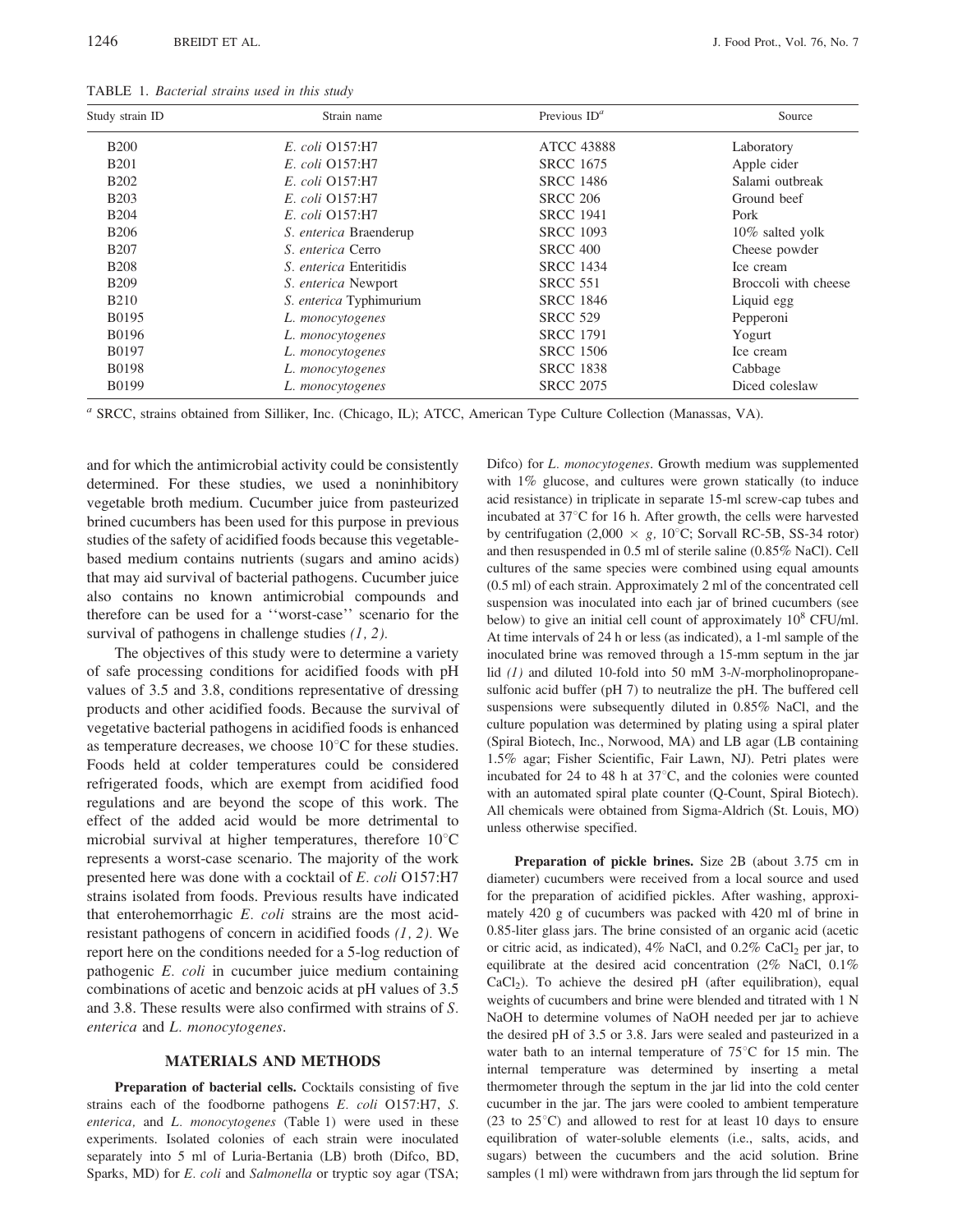biochemical analysis by high-performance liquid chromatography (HPLC) (as described below) to verify the acetic and benzoic acid concentrations and pH. The jars were then incubated for 2 days at  $10^{\circ}$ C to ensure temperature equilibration before inoculation with pathogens.

Biochemical analysis. The pH of brine samples was determined with an IQ240 pH meter (IQ Scientific Instruments, San Diego, CA). HPLC analysis was used to determine organic acid concentrations using a modification of the method of McFeeters and Barish (14). Organic acid concentrations were measured with a Thermo Separation Product HPLC system (ThermoQuest, Inc., San Jose, CA) consisting of a P2000 pump, an SCM100 solvent degasser, an AS3000 autosampler, and a UV6000 diode array detector. An HPX-87H column (300 by 7.8 mm; Bio-Rad Laboratories, Hercules, CA) was used to resolve acetic and benzoic acids. The operating conditions of the system were a column temperature of 37 $^{\circ}$ C and 0.03 N H<sub>2</sub>SO<sub>4</sub> eluent at a flow rate of 0.6 ml/min. The UV6000 detector was set to 210 nm at a rate of 1 Hz for data collection. ChromQuest version 4.1 chromatography software was used to control the system and analyze the data, utilizing the peak heights for quantitative integration.

Modeling and statistical analysis. All experiments were carried out with three or more independent replicates. A single linear mixed effects model was used to analyze the 390 observations from 64 independent replicate runs of 15 different treatment conditions of acid type, acid concentration, pH, and organism. The model involved 15 intercepts and 15 slopes for these combinations. Because repeated measures were made over time for each replicate, a correlation structure was imposed by adding random coefficients (corresponding to three or more replicate runs) to the slopes. The model may be written as

$$
Y_{ij}(t_k) = \beta_0^{ij} + (\beta_1^{ij} + U_{ij})t_k + e_{ijk}
$$

where  $Y_{ii}(t_k)$  is the log CFU from replicate j of experimental condition *i* at time  $t_k$  and  $\beta_0^{ij}$  and  $\beta_1^{ij}$  represent the regression parameters (here the superscripts represent a notational index and not an exponent). Random coefficients are incorporated through the  $U_{ij}$  terms, which are assumed to be a random sample from the normal distribution with mean 0 and variance component  $\sigma^2_U$ . The 5-log reduction times (days) were estimated using the reciprocal of the generalized least squares estimate of the slopes obtained using PROC MIXED (5D =  $-5/\hat{\beta}_i$ ). Because these values are nonlinear functions of parameter estimates, approximate standard errors for the estimated 5-log reduction times were computed using the delta method, based on a first-order Taylor's approximation of the standard error of  $1/\hat{\beta}$  as

SE (5-log reduction time) =  $5SE(\hat{\beta})/(\hat{\beta}^2)$ 

Pairwise tests of equality of the mean 5-log reduction times were conducted at a significance level of 0.01.

### **RESULTS AND DISCUSSION**

A critical factor for the safety of acidified foods is the destruction of vegetative cells of microorganisms of public health significance, as defined under 21 CFR 114 (20) and FSMA (19). To assure safety, producers of acid and acidified vegetable products that are not pasteurized can achieve 5-log reduction in bacterial pathogens by holding acidic products under a defined time-temperature regimen. Although heat processing can achieve a 5-log reduction,

heating some products, such as dressings, mayonnaise products, and pickled peppers, can result in undesirable sensory properties. Previous data indicate that temperature is a critical factor influencing the freshness of acidified vegetable products in acid and that colder temperatures lead to longer shelf life  $(1)$ . Therefore, we chose 10<sup>o</sup>C for these studies (above refrigeration) as a worst-case scenario. Similarly, we induced acid resistance for cocktails of bacterial strains by static growth in the presence of a fermentable sugar (glucose). The acid produced during growth can serve to induce acid resistance  $(4)$ , and the survival of acid-injured cells can be encouraged by plating survivors on a nonselective medium (LB agar). Anaerobic conditions promote survival of pathogenic E. coli strains in acid solutions  $(12)$ ; therefore, our studies were carried out in pasteurized (anaerobic) sealed jars of brined cucumbers. The cucumber brine medium in the pasteurized jars contained sugars and amino acids common to many acidified foods, which may enhance survival of  $E$ . coli through amino acid decarboxylation (7).

Acetic acid concentrations for this study were chosen based on suggestions from manufacturers of dressings, mayonnaise, pickled peppers, and other acidified food products. Many of these products contain both an oil or lipid phase and an aqueous phase. For dressings, the aqueous phase is typically around  $55\%$  (vol/vol), and mayonnaise typically has a 10 to  $12\%$  aqueous phase. The acidity in these products, concentrated in the aqueous phase, can range from 1.5 to  $2.5\%$  acetic acid or higher, with pH values of 3.3 to 3.8 or greater. Vegetative bacterial pathogens may be present in the aqueous phase of these products (which are not heat treated). Other models for inactivation of E. coli in foods have been developed  $(5, 15)$ , but published data to support process filings on the holding times and temperatures needed for a 5-log reduction in vegetative pathogen numbers in acidified foods are lacking.

The inocula used in this study, i.e., cocktails of E. coli O157:H7, Salmonella, and L. monocytogenes, were previously used for similar studies  $(1, 3)$  cited in U.S. Food and Drug Administration (FDA) process filings for commercial production of acidified foods. Related serotypes, including the E. coli O104:H4 European outbreak strain, have acid resistance similar to that of the strains used in the present study  $(16)$ . For all acid conditions tested, E. coli O157:H7 strains were more acid resistant than S. enterica and L. monocytogenes cocktails (Table 2), in agreement with previously published data  $(1)$ . The times needed for a 5log reduction of S. enterica or L. monocytogenes were two to three times shorter than those for needed for E. coli O157:H7 strains at pH 3.8 and 3.5 for selected acid conditions (Fig. 1). At pH 3.5, the L. monocytogenes strains were significantly more sensitive to acid than were the S. *enterica* strains ( $P > 0.01$ ). However, there was no significant difference in the survival of L. monocytogenes and S. enterica strains in the pH 3.8 treatment  $(2.5\%$  acetic acid plus 0.1% benzoic acid) ( $P > 0.01$ ). Overall, reducing the pH from 3.8 to 3.5 reduced the 5-log reduction time. A 2.8-fold reduction in survival was observed for acid solutions containing 2.5% acetic acid when initial pH was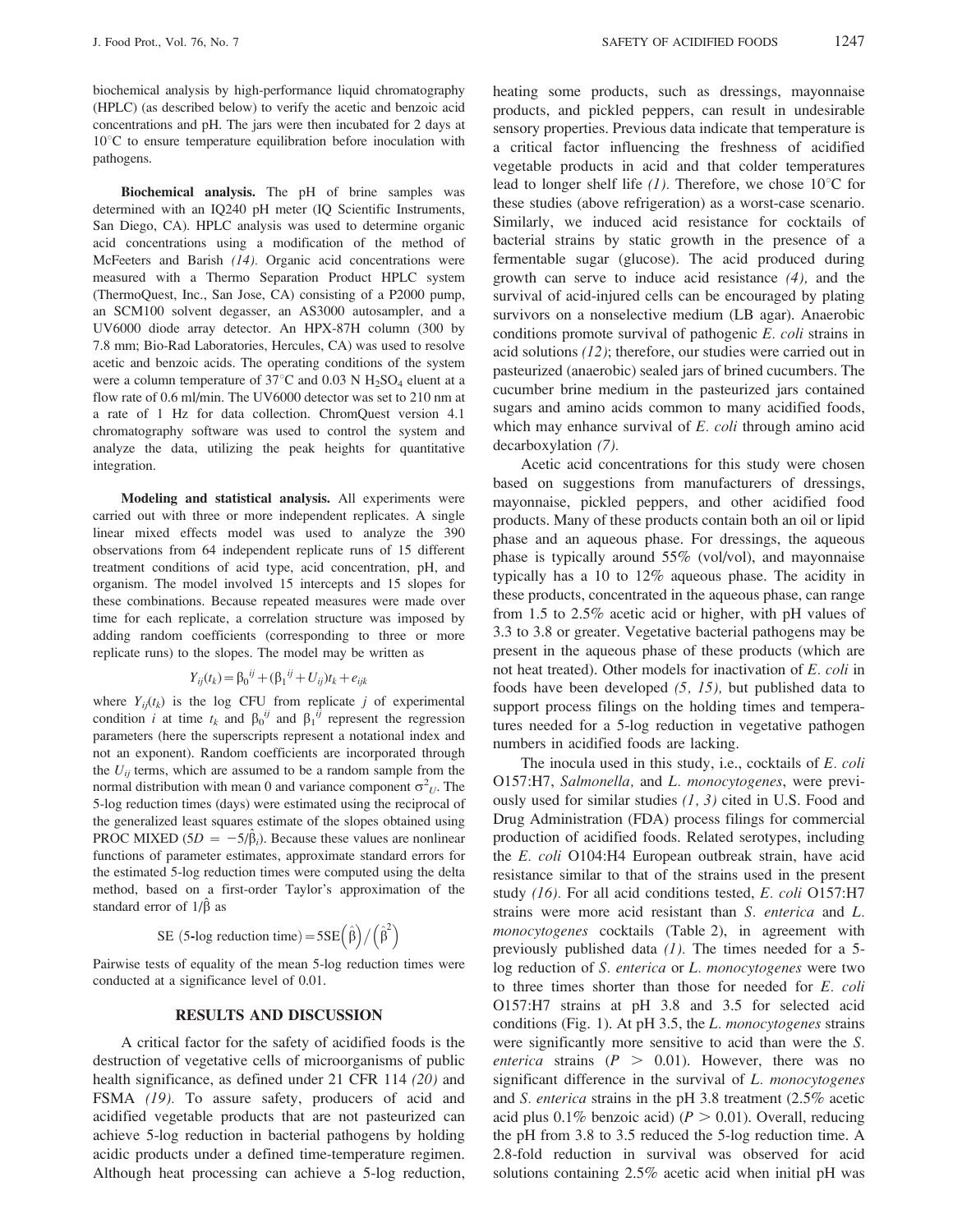| TABLE 2. Acid solutions and 5-log reduction times of inoculated pathogens in brined cucumbers |
|-----------------------------------------------------------------------------------------------|
|-----------------------------------------------------------------------------------------------|

|                      | Acid concn $(\%)^b$ |                  |     | 5-log reduction<br>time (days) |          |          |                      |
|----------------------|---------------------|------------------|-----|--------------------------------|----------|----------|----------------------|
| Species <sup>a</sup> | Acetic acid         | Benzoic acid     | pH  | Mean                           | $\rm SE$ | $R^{2c}$ | No. of<br>replicates |
| E. coli              | 2.5                 | $\theta$         | 3.5 | 4.0                            | 0.23     | 0.88     | 12                   |
|                      | 2                   | $\overline{0}$   | 3.5 | 11.7                           | 0.43     | 0.90     | 11                   |
|                      | $\overline{c}$      | 0.1              | 3.5 | 1.5                            | 0.05     | 0.99     | 3                    |
|                      | 1.5                 | 0.1              | 3.5 | 3.6                            | 0.43     | 0.79     | 6                    |
|                      | $0^d$               | 0.1              | 3.5 | 14.5                           | 0.97     | 0.88     | 3                    |
|                      | 2.5                 | $\boldsymbol{0}$ | 3.8 | 11.3                           | 0.75     | 0.90     | 3                    |
|                      | 2.5                 | 0.1              | 3.8 | 3.6                            | 0.14     | 0.99     | 3                    |
|                      | 2                   | 0.1              | 3.8 | 10.2                           | 0.51     | 0.95     |                      |
|                      | 1.5                 | 0.1              | 3.8 | 13.5                           | 1.03     | 0.88     | 3                    |
| Salmonella           | 2.5                 | $\overline{0}$   | 3.5 | 1.5                            | 0.11     | 0.91     |                      |
|                      | 2.5                 | 0.1              | 3.8 | 1.6                            | 0.08     | 0.97     | 3                    |
|                      | 1.5                 | 0.1              | 3.5 | 0.6                            | 0.03     | 0.97     |                      |
| L. monocytogenes     | 2.5                 | $\overline{0}$   | 3.5 | 0.6                            | 0.03     | 0.95     | 3                    |
|                      | 2.5                 | 0.1              | 3.8 | 1.5                            | 0.24     | 0.79     | 3                    |
|                      | 1.5                 | 0.1              | 3.5 | 0.3                            | 0.01     | 0.98     | 3                    |

 $a$  Each species cocktail contained five strains.

<sup>b</sup> All acid concentrations were  $\pm 0.1\%$  of the indicated target concentrations.

 $\degree$  Value for the linear regression used to calculate the 5-log reduction time.

 $d$  This acid solution contained 0.5% citric acid buffer.

reduced from 3.8 to 3.5; 3.7- and 6.8-fold reductions were observed for 1.5% acetic acid plus  $0.1\%$  benzoate and  $2\%$ acetic acid plus  $0.1\%$  benzoate, respectively, for the same pH reduction (Table 2).

The use of preservatives is usually limited to inhibiting spoilage organisms in acidified foods. The acidified foods regulation 21 CFR 114 (20) states "Permitted preservatives may be used to inhibit reproduction of microorganisms of non-health significance (in lieu of thermal processing)."



FIGURE 1. Survival of E. coli O157:H7 (Ec), S. enterica (Se), and L. monocytogenes (Lm) in selected acid solutions. The 5-log reduction times (days) are shown for treatments with 2.5% acetic acid plus 0.1% benzoic acid, pH 3.8 (solid bars); 2.5% acetic acid, pH 3.5 (light shaded bars); and 1.5% acetic acid plus 0.1% benzoic acid, pH 3.5 (dark shaded bars). The error bars indicate the standard error of the estimate of time required for a 5log reduction.

This regulation does not explicitly state that preservatives cannot be used for assuring safety, although the regulation may be interpreted in that way. Currently, processors must list preservatives used and their concentration on forms when filing their processes with the FDA. However, results of several studies have indicated that preservative acids, including benzoate, sorbate, and sulfite, contributed to killing pathogenic bacteria in foods (8, 9, 11, 18). A comparative study of the relative concentrations of organic acids needed for a 5-log reduction of E. coli O157:H7 at pH 3.2 revealed that benzoic and sorbic acids were significantly more effective than common food acids (citric, malic, lactic, and acetic) for killing bacterial pathogens, based on equimolar protonated acid concentrations  $(13)$ . Those authors also found that citric acid functioned primarily as a buffer and did not contribute directly (other than the effect of pH) to acid killing of E. coli O157:H7. We found that a 5-log reduction of E. coli O157:H7 occurred within 14.5 days at pH 3.5 in the presence of benzoic acid when citric acid was used as a buffer (Table 2). For acidified foods containing benzoate at pH 3.5 or lower, a 5log reduction in bacterial pathogens could therefore occur in approximately 2 weeks (14.5 days) based on the benzoic acid concentration alone. In mixed acid solutions, the effect of the presence or absence of benzoate with two different acetic acid solutions is shown in Figure 2. The addition of benzoic acid decreased the 5-log reduction times threefold for  $2\%$  acetic acid at pH 3.5 and more than sevenfold for  $2.5\%$  acetic acid at pH 3.8 (Fig. 2). The 5-log reduction times for additional acetic and mixed acid (acetic and benzoic acids) conditions representative of acidified foods are shown in Table 2.

With the advent of the FSMA, critical controls for acidified foods may include a 5-log reduction in vegetative